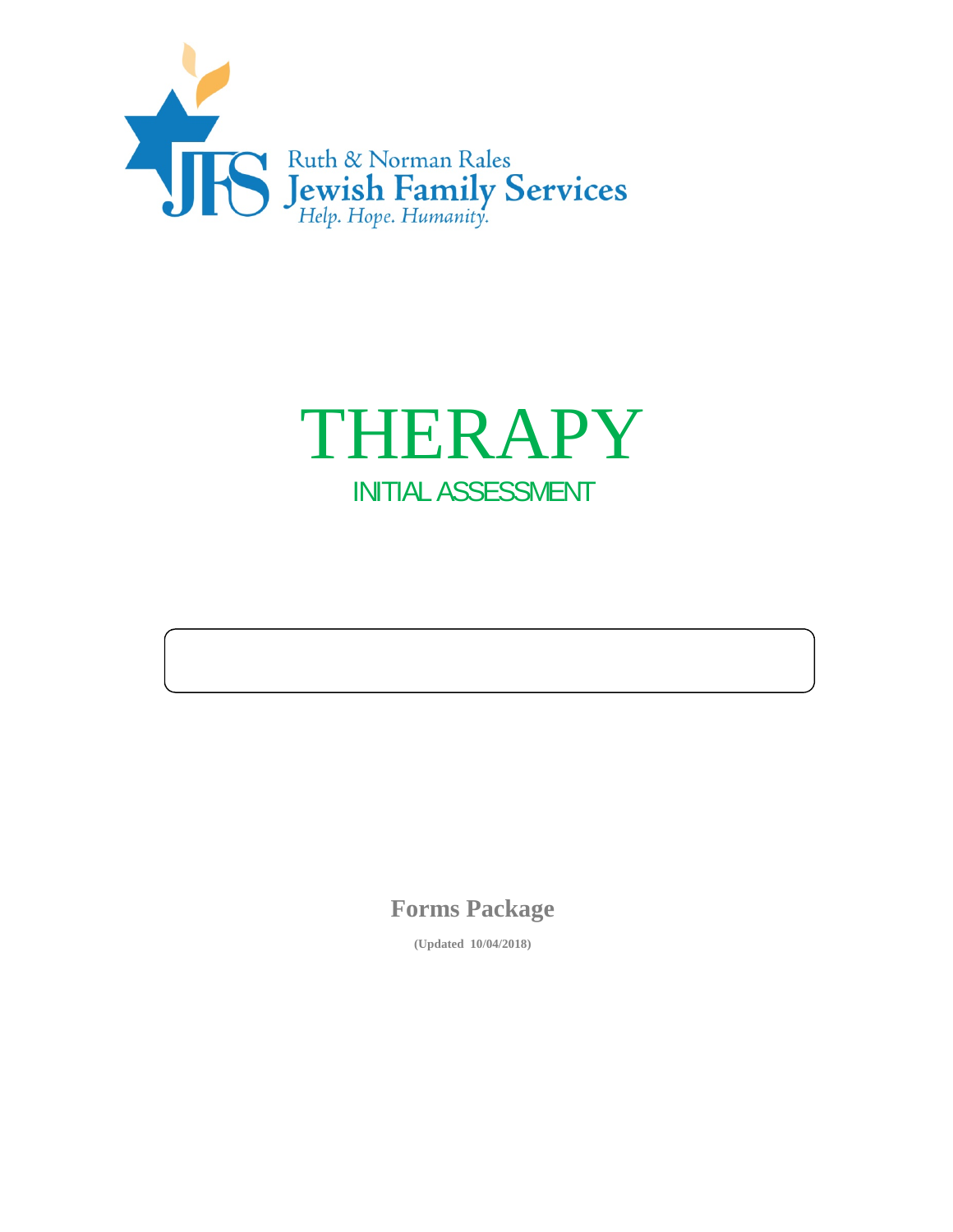

**Rev. 10/2018**

## **Receipt of Notice of Privacy Practices Written Acknowledgement Form**

**[JFS File Original]**

I understand that, under the Health Insurance Portability and Accountability Act of 1996 ("HIPAA"), I have certain rights to privacy regarding my protected health information. I understand that this information can and will be used to:

- Conduct, plan and direct treatment and follow-up with other healthcare providers who may be involved in my care directly and indirectly.
- Obtain payment from third-party payers.
- Conduct normal health care operations such as quality assessment and improvement, business management and general administrative activities.

I have received, read and understand the Notice of Privacy Practices containing a more complete description of the uses and disclosures of my health information. I understand that Ruth & Norman Rales Jewish Family Services, Inc. has the right to change its Notice of Privacy Practices and that I may contact this office at any time to obtain a current copy.

I understand that I may request in writing that you restrict how my private information is used or disclosed to carry out treatment, payment or health care operations. I understand you are not required to agree to my requested restrictions, but if you do agree then you are bound to abide by such restrictions.

**Client Name (Print) Parent or Legal Guardian Name (Print)** 

**Signature of Client Signature of Parent or Legal Guardian Signature of Parent or Legal Guardian** 

**Date Signed Relationship to Client** 

### **OFFICE USE ONLY**

**I attempted to obtain the patient's signature in acknowledgement on this Notice of Privacy Practices Acknowledgement, but was unable to do so as documented below:**

| Date: | Initiales<br>minais: | $\mathbf{r}$<br>Reason: |
|-------|----------------------|-------------------------|
|       |                      |                         |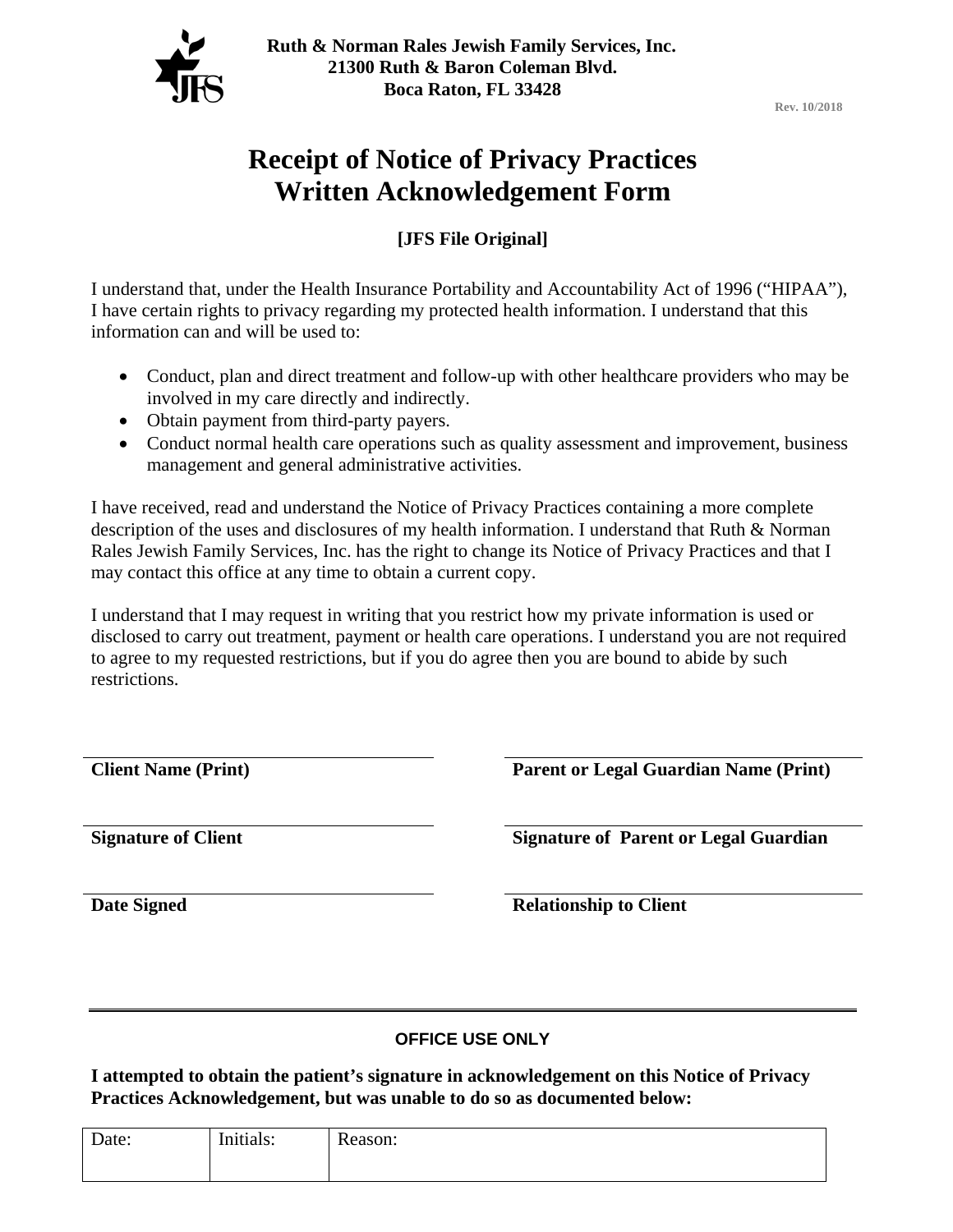

**Rev. 11/2013**

## **Receipt of Notice of Privacy Practices Written Acknowledgement Form**



**[CLIENT Copy]** 

I understand that, under the Health Insurance Portability and Accountability Act of 1996 ("HIPAA"), I have certain rights to privacy regarding my protected health information. I understand that this information can and will be used to:

- Conduct, plan and direct treatment and follow-up with other healthcare providers who may be involved in my care directly and indirectly.
- Obtain payment from third-party payers.
- Conduct normal health care operations such as quality assessment and improvement, business management and general administrative activities.

I have received, read and understand the Notice of Privacy Practices containing a more complete description of the uses and disclosures of my health information. I understand that Ruth & Norman Rales Jewish Family Services, Inc. has the right to change its Notice of Privacy Practices and that I may contact this office at any time to obtain a current copy.

I understand that I may request in writing that you restrict how my private information is used or disclosed to carry out treatment, payment or health care operations. I understand you are not required to agree to my requested restrictions, but if you do agree then you are bound to abide by such restrictions.

**Client Name (Print)** Parent or Legal Guardian Name (Print)

**Signature of Client Signature of Parent or Legal Guardian**   $\overline{\phantom{S}}$ 

**Date Signed Relationship to Client** 

# **CLIENT COPY**

**(Leave This Copy With Client)**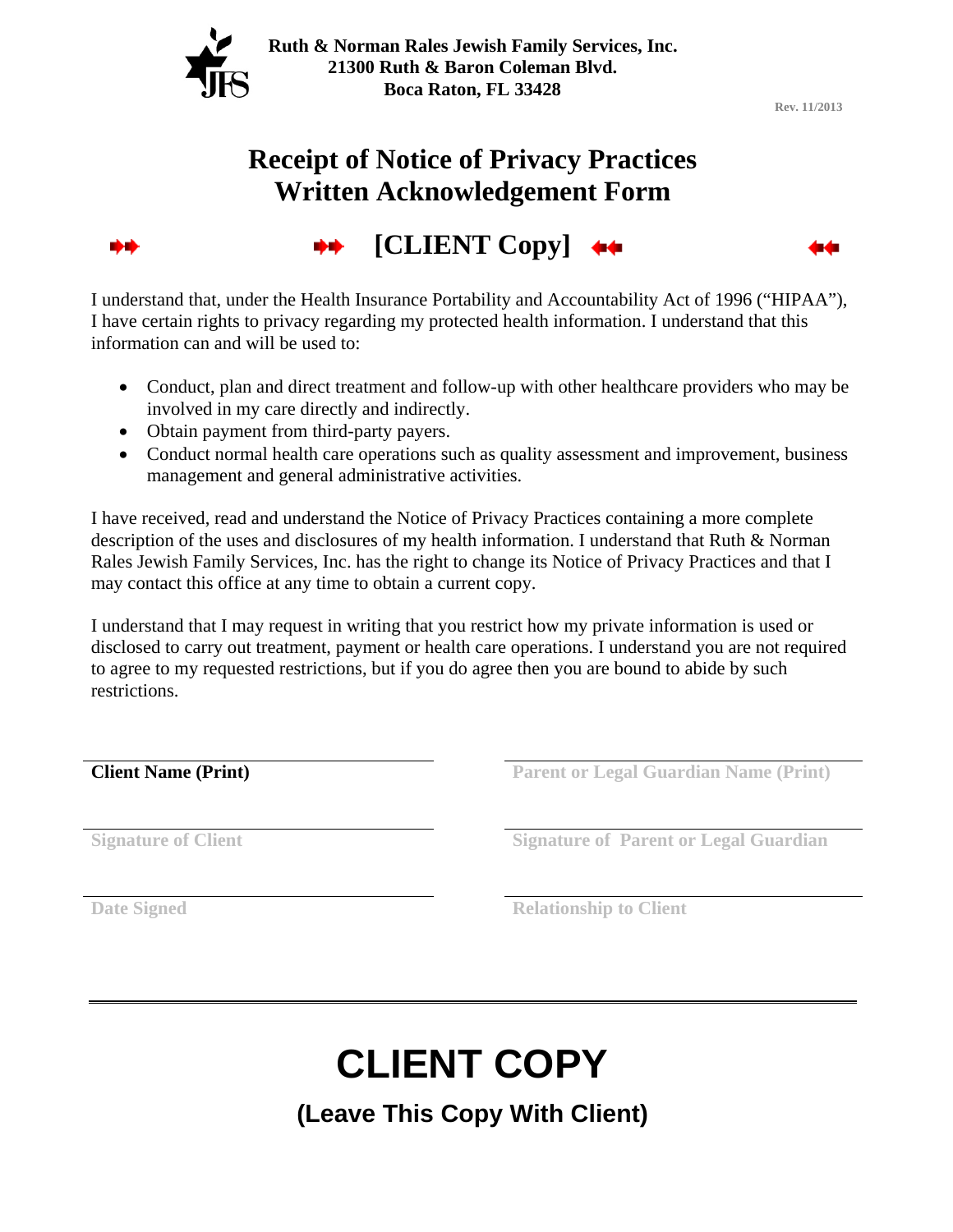

**Ruth & Norman Rales Jewish Family Services, Inc. 21300 Ruth & Baron Coleman Blvd. Boca Raton, FL 33428** 

## **Behavior Support & Management (BSM) Practices and Consent Form**

#### **Philosophy and Organizational Policy:**

Ruth & Norman Rales Jewish Family Services, Inc. (JFS) promotes a safe and therapeutic environment and will provide necessary supports and resources to keep staff and service recipients safe. The agency prohibits the use of any restrictive behavior management intervention, including locked seclusion, manual, mechanical or chemical restraints. Any non-restrictive behavior support practices used must comply with federal, Florida and local requirements.

*When dealing with a client who exhibits any behavior that may place the client, other clients and/or staff at risk (e.g., verbally abusive, threatening, or physically violent clients), the agency staff might be required to employ behavior support management techniques to foster adaptive, appropriate and pro-social behavior and assure the safety of the client, other clients and/or the staff. When client's behavior places him/herself and/or others in harm's way, behavior management techniques are to be utilized. For this agency, these behavior support management techniques are limited to verbal persuasion/interventions.* 

*Hence, when the agency becomes concerned with the safety of its clients and/or personnel, it must advocate and practice a policy of behavioral support management that should:* 

- Practice behavior support management techniques designed to de-escalate the situation and foster positive behavior. Such techniques are utilized exclusively for the purpose of behavioral control. Behavioral support techniques are to be used to appropriately reduce excessive negative behavior.
- Employ the least intrusive method possible to assure the safety of all parties concerned (i.e. the client, other clients and staff)

#### **By signing this document, I:**

- 1. Acknowledge that I have read the above statements:
	- $\Box$  CONSENT to the BSM philosophy and practices of JFS DO NOT CONSENT to the BSM philosophy and practices of JFS.
- 2. Acknowledge that I have a right to refuse consent to treatment based on the behavior support management of JFS but that JFS may determine that I cannot be served as a result of this refusal.
- 3. Acknowledge that any instances of behavior that prevents JFS from maintaining a safe and therapeutic environment, could lead to cessation of services from JFS.
- 4. Acknowledge that this form is effective for a period of one year.

Client Signature or Parent Signature Date

If the individual signing this form is not the client, please designate whether the person signing is a parent or legal guardian:

 $\Box$  Parent  $\Box$  Legal Guardian NAME: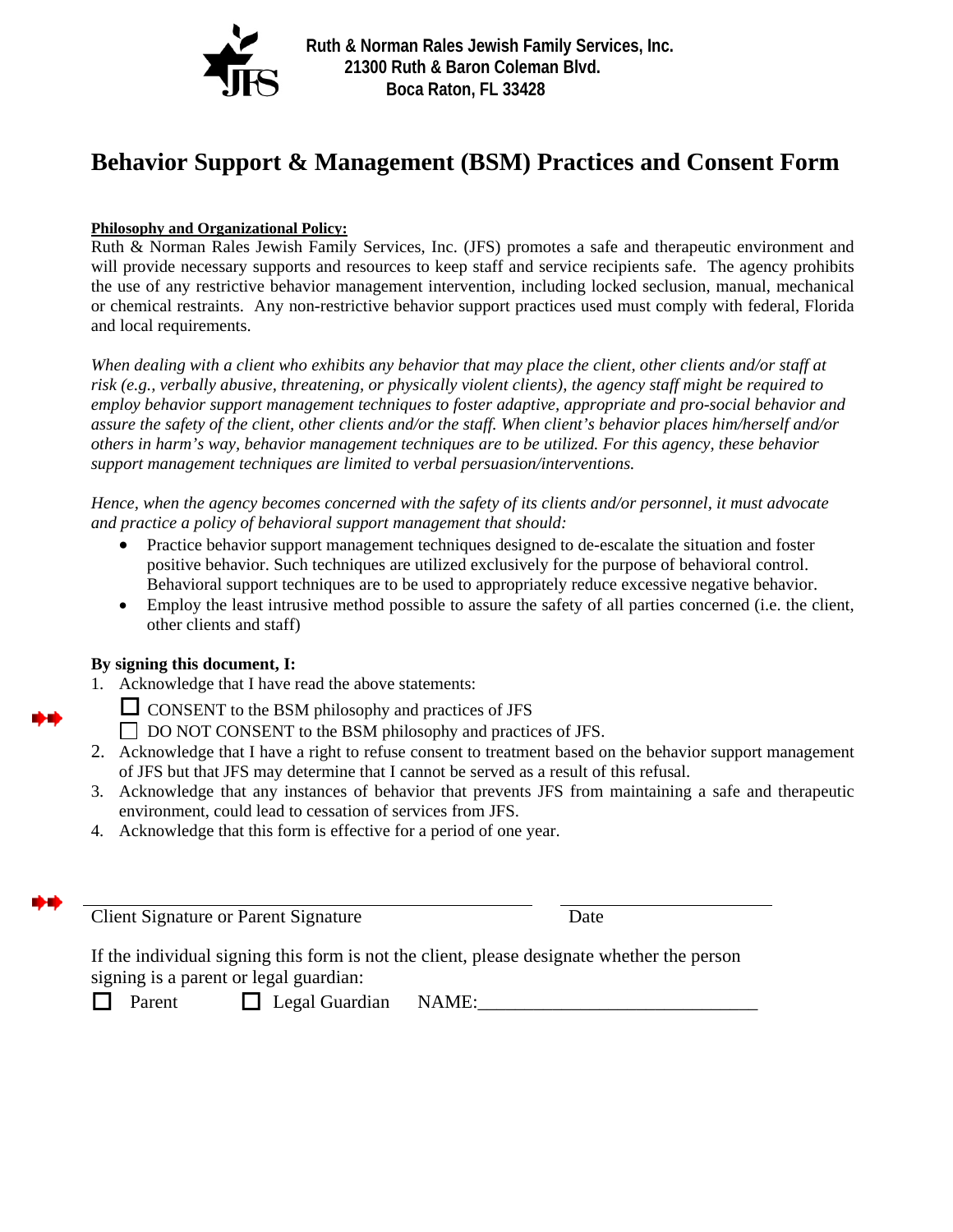

**Ruth & Norman Rales Jewish Family Services, Inc. 21300 Ruth & Baron Coleman Blvd. Boca Raton, FL 33428** 

## **CLIENT GRIEVANCE PROCEDURE** Rev. 10/18

**[JFS File Original]**

**Ruth & Norman Rales Jewish Family Services (JFS) is extremely cognizant of the importance of establishing a grievance system that can effectively and quickly respond to the concerns and complaints of its clients. The objectives of this system are as follows:** 

- 1. To promote open lines of communication between clients, agency staff members and administration through which any problem may be fully explored and resolved in the best interest of all concerned.
- 2. To provide specific information to management on a systematic basis, which may result in a review and adjustment to the method of service delivery and/or other aspects of program operations.
- 3. To promote a positive relationship between clients and providers relative to the overall functioning of the agency's services.

The Grievance Procedure is intended to give the client a hearing particularly when he/she is dissatisfied about the nature, quality or delivery of services which are being provided or which are proposed to be provided under the treatment plan. This also holds true when the agency intends to take action that would terminate, suspend or reduce services that are being received.

The Grievance Procedure will strive for expeditious resolution of grievances at the lowest possible level (i.e., direct communication between the parties involved). Requests may be submitted in writing, verbally via telephone or in person. This Grievance Procedure recognizes that there may be two types of complaints. One may be somewhat informal and be related to matters of procedure or clarifying agency policies. Those kinds of grievances do not require a formal, written process and are best handled informally. However, the second type of grievance is formal.

Examples of this kind of complaint from a client include the expression of concerns that the agency or its representatives have been in violation of his / her rights, agency policy, ethical standards, provided service at a lower level than expected or has breached the confidence of the client.

Once a formal grievance is received, the client will be sent a detailed copy of the Grievance Procedure and requested to file a written grievance. Whether the client chooses to file a written formal statement or not, the agency and its representatives will treat the grievance seriously and will document and place in the case file in writing all of the following that apply. In addition, should the client choose to request assistance from a third party, JFS will honor that request.

Therefore, in the steps below, the use of the term "client" is understood to be inclusive of the client and any third party that the client chooses to involve.

Step 1 Discussion of complaint with the staff person involved.

If not resolved or if either the client or the staff person involved prefer, the matter will be brought to the attention of the staff person's immediate supervisor.

Step 2 Discussion with the appropriate departmental supervisor.

The departmental supervisor will speak to the client regarding the complaint. All attempts to reach a resolution will be made. The departmental supervisor will discuss the issue with the subordinate involved and may review the client's files and or engage in other such research as he / she deems appropriate to understand and resolve the issue. If a resolution is reached, a follow-up letter will be sent within five (5) working days to verify details of the resolution. If not resolved, the matter may proceed to the next level.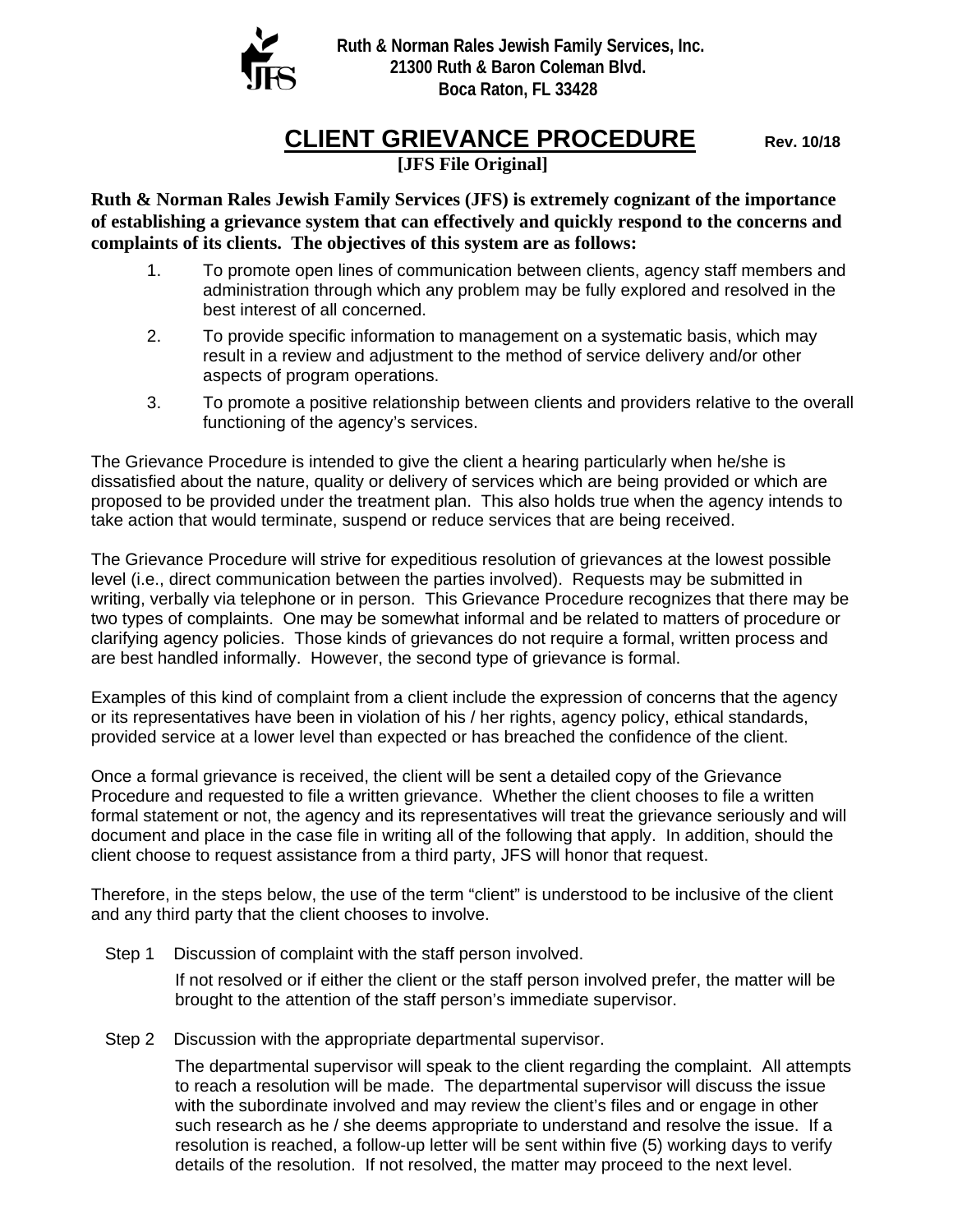### **Client Grievance Procedure (Page 2 of 2)**

If the client at any time feels that he / she needs to go further up the organizational ladder, the matter will be referred to the next ranking professional who may be either a department head or the President & CEO. The client must receive courteous and prompt responses and at each step, the contacts with the client must be documented in writing and placed in the client's file, including any and all correspondence with the client about resolving the issue at hand.

If the grievance is filed against a supervisor, then all of the above steps take place except that step one will be between the client and the supervisor and step two will be between the person to whom the depart supervisor reports and the client.

In some cases, the complaint or issue may have broader agency implications. Where that is the case the President & CEO will discuss with the Quality Improvement Management Team.

In no event should an issue go unresolved for more than 30 days, with the majority of them being handled within 10 business days.

Step 3. In addition to the above, at a minimum, grievances that have required either a peer review or consideration by the President & CEO will be presented to Programs Committee and/or other leadership of Board of Directors for appropriate board follow-up.

At any step in the Grievance Procedure, the client may consult with, involve and / or bring a family member, significant other or advocate into the process. Help will be provided in obtaining this assistance without any questions being asked. In addition, contact numbers for the Client Advocacy Program of the Mental Health Association and the local chapter of the Alliance for the Mentally Ill are posted for easy reference on the "Welcome to the Jewish Family Services" brochure. Contact numbers will also be provided for Adult Protective Services, Legal Aid, and the Lawyers Referral Service upon request. Throughout this process, the client will be given the option to consult with these advocacy groups.

In addition, under no circumstances will the agency or any of its personnel terminate services as a result of a grievance.

At all points in the outcome deliberation involving any grievance, the rights and professional integrity of the professional will also be protected.

### **I acknowledge that I have received a copy of the Client Grievance Procedure form:**

Signature **Date: Date: Date: Date: Date: Date: Date: Date: Date: Date: Date: Date: Date: Date: Date: Date: Date: Date: Date: Date: Date: Date: Date: Date: Date: Date: Dat** 

If the individual signing this form is not the client, please designate whether the person signing is a parent or legal guardian:

 $\Box$  Parent  $\Box$  Legal Guardian NAME:

**[JFS File Original]**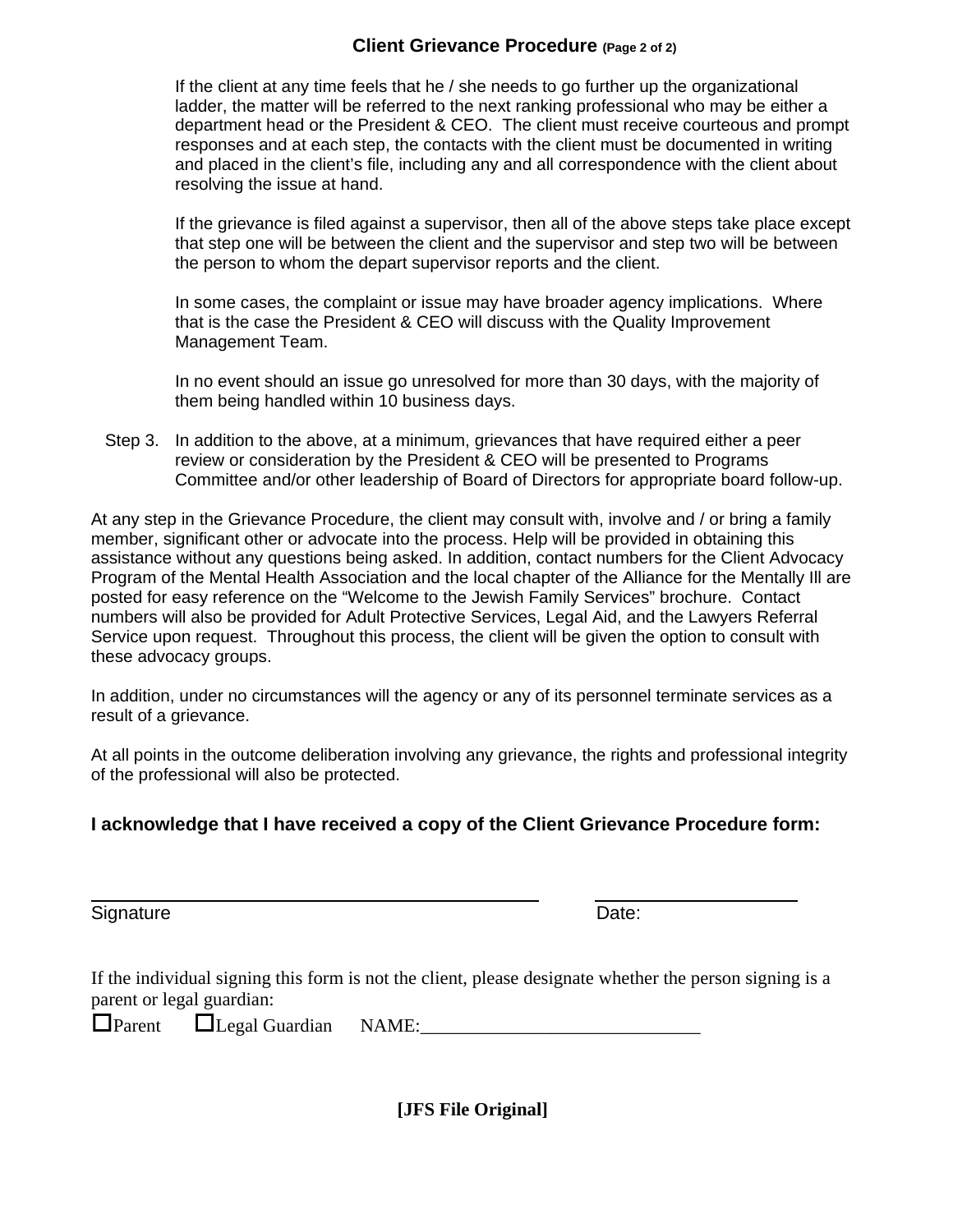

## **CLIENT GRIEVANCE PROCEDURE** Rev. 10/18 **[CLIENT COPY]**

**Ruth & Norman Rales Jewish Family Services, Inc. (JFS) is extremely cognizant of the importance of establishing a grievance system that can effectively and quickly respond to the concerns and complaints of its clients. The objectives of this system are as follows:**

- 1. To promote open lines of communication between clients, agency staff members and administration through which any problem may be fully explored and resolved in the best interest of all concerned.
- 2. To provide specific information to management on a systematic basis, which may result in a review and adjustment to the method of service delivery and/or other aspects of program operations.
- 3. To promote a positive relationship between clients and providers relative to the overall functioning of the agency's services.

The Grievance Procedure is intended to give the client a hearing particularly when he/she is dissatisfied about the nature, quality or delivery of services which are being provided or which are proposed to be provided under the treatment plan. This also holds true when the agency intends to take action that would terminate, suspend or reduce services that are being received.

The Grievance Procedure will strive for expeditious resolution of grievances at the lowest possible level (i.e., direct communication between the parties involved). Requests may be submitted in writing, verbally via telephone or in person. This Grievance Procedure recognizes that there may be two types of complaints. One may be somewhat informal and be related to matters of procedure or clarifying agency policies. Those kinds of grievances do not require a formal, written process and are best handled informally. However, the second type of grievance is formal.

Examples of this kind of complaint from a client include the expression of concerns that the agency or its representatives have been in violation of his / her rights, agency policy, ethical standards, provided service at a lower level than expected or has breached the confidence of the client.

Once a formal grievance is received, the client will be sent a detailed copy of the Grievance Procedure and requested to file a written grievance. Whether the client chooses to file a written formal statement or not, the agency and its representatives will treat the grievance seriously and will document and place in the case file in writing all of the following that apply. In addition, should the client choose to request assistance from a third party, JFS will honor that request.

Therefore, in the steps below, the use of the term "client" is understood to be inclusive of the client and any third party that the client chooses to involve.

Step 1 Discussion of complaint with the staff person involved.

If not resolved or if either the client or the staff person involved prefer, the matter will be brought to the attention of the staff person's immediate supervisor.

Step 2 Discussion with the appropriate departmental supervisor.

The departmental supervisor will speak to the client regarding the complaint. All attempts to reach a resolution will be made. The departmental supervisor will discuss the issue with the subordinate involved and may review the client's files and or engage in other such research as he / she deems appropriate to understand and resolve the issue. If a resolution is reached, a follow-up letter will be sent within five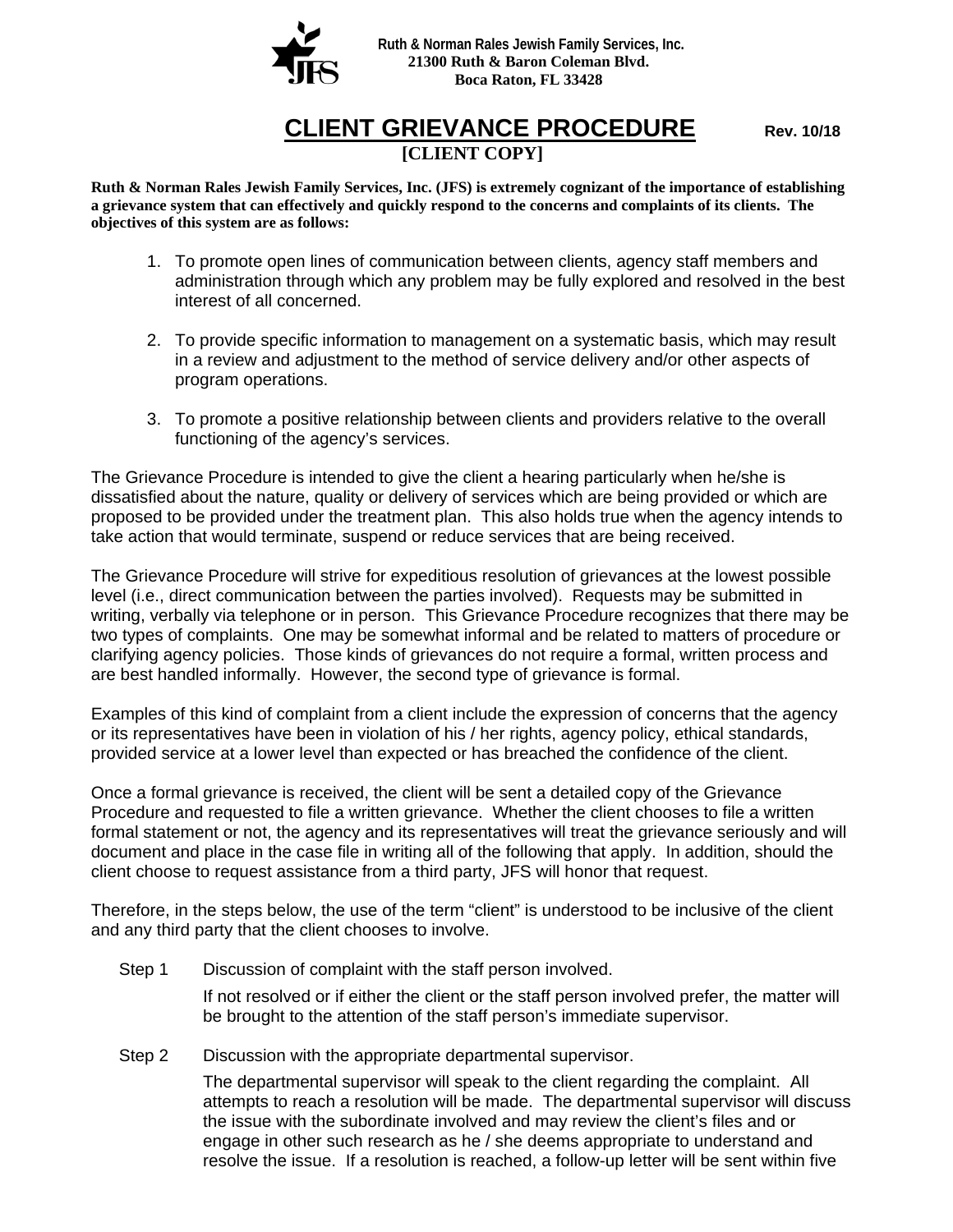## **Client Grievance Procedure (Page 2 of 2) [CLIENT COPY]**

(5) working days to verify details of the resolution. If not resolved, the matter may proceed to the next level.

If the client at any time feels that he / she needs to go further up the organizational ladder, the matter will be referred to the next ranking professional who may be either a department head or the President & CEO. The client must receive courteous and prompt responses and at each step, the contacts with the client must be documented in writing and placed in the client's file, including any and all correspondence with the client about resolving the issue at hand.

If the grievance is filed against a supervisor, then all of the above steps take place except that step one will be between the client and the supervisor and step two will be between the person to whom the depart supervisor reports and the client.

In some cases, the complaint or issue may have broader agency implications. Where that is the case the President & CEO will discuss with the Quality Improvement Management Team.

In no event should an issue go unresolved for more than 30 days, with the majority of them being handled within 10 business days.

Step 3. In addition to the above, at a minimum, grievances that have required either a peer review or consideration by the President & CEO will be presented to Programs Committee and/or other leadership of the Board of Directors for appropriate board follow-up.

At any step in the Grievance Procedure, the client may consult with, involve and / or bring a family member, significant other or advocate into the process. Help will be provided in obtaining this assistance without any questions being asked. In addition, contact numbers for the Client Advocacy Program of the Mental Health Association and the local chapter of the Alliance for the Mentally Ill are posted for easy reference on the "Welcome to the Jewish Family Services" brochure. Contact numbers will also be provided for Adult Protective Services, Legal Aid, and the Lawyers Referral Service upon request. Throughout this process, the client will be given the option to consult with these advocacy groups.

In addition, under no circumstances will the agency or any of its personnel terminate services as a result of a grievance.

At all points in the outcome deliberation involving any grievance, the rights and professional integrity of the professional will also be protected.

I acknowledge that I have received a copy of the Client Grievance Procedure form:

Signature Date:

## **CLIENT COPY**

 $\overline{\phantom{a}}$ 

**(Leave This Copy With Client)**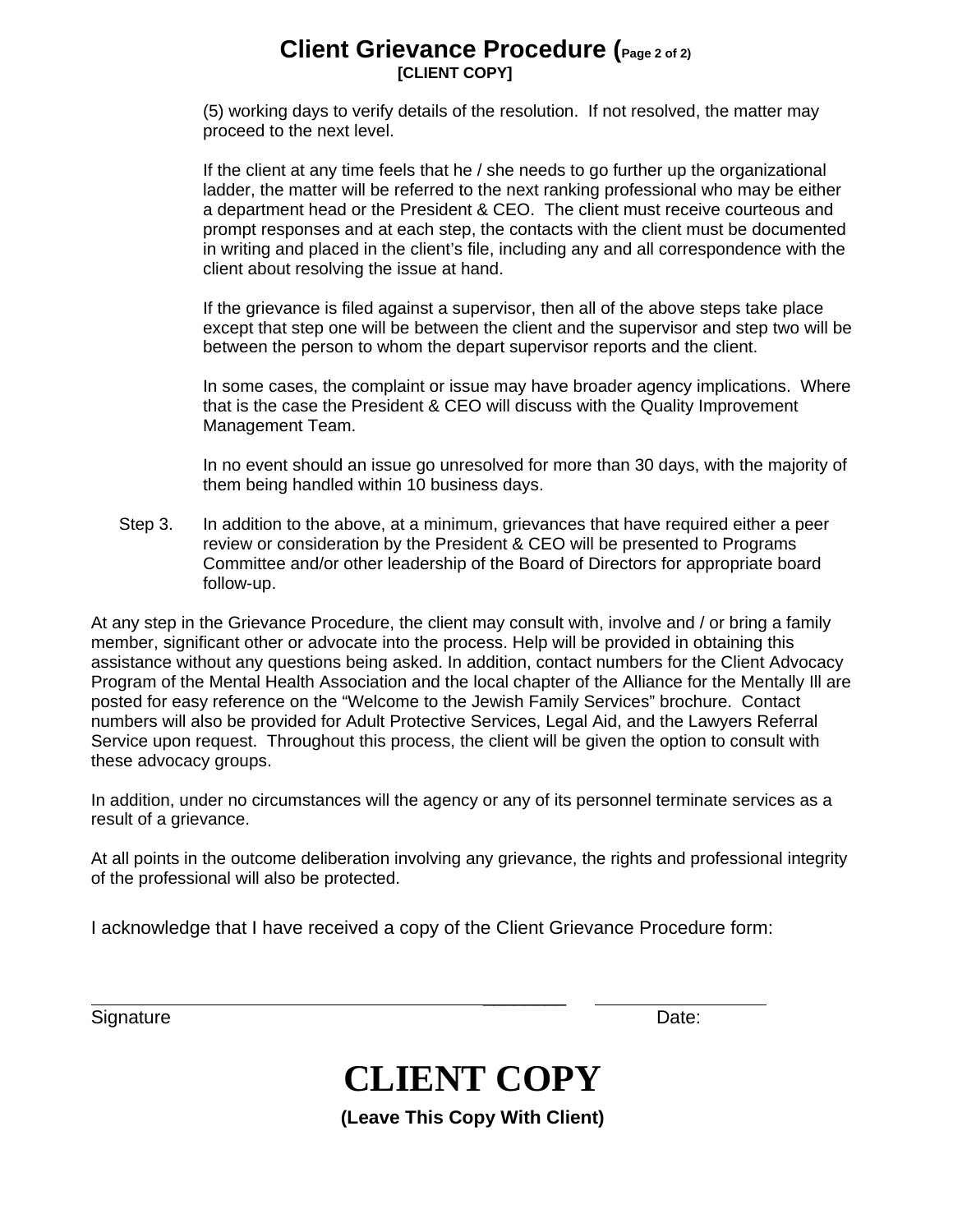

Rev. 10/18

## **CLIENT RECORD OF DISCLOSURES**

In general, the HIPAA privacy rule gives individuals the right to request a restriction on uses and disclosures of their protected health information (*PHI*). The individual is also provided the right to request confidential communications or that a communication of *PHI* be made by alternative means, such as sending correspondence to the individual's office instead of the individual's home.

#### **Client Name: \_\_\_\_\_\_\_\_\_\_\_\_\_\_\_\_\_\_\_\_\_**

| I wish to be contacted in the following manner (check all that apply):                                                                     |                                              |                                                                                                                                                                                                                                |  |  |
|--------------------------------------------------------------------------------------------------------------------------------------------|----------------------------------------------|--------------------------------------------------------------------------------------------------------------------------------------------------------------------------------------------------------------------------------|--|--|
| ப<br>Home Telephone: _________<br>$\Box$ O.K to leave message with detailed information<br>$\Box$ Leave message with call-back number only |                                              | <b>Written Communication</b><br>$\Box$ O.K to mail to home address<br>$\Box$ O.K to mail to my work/office<br>$\Box$ O.K. to fax to this number                                                                                |  |  |
| O.K to leave message with detailed information<br>$\Box$ Leave message with call-back number only                                          |                                              | Other: the contract of the contract of the contract of the contract of the contract of the contract of the contract of the contract of the contract of the contract of the contract of the contract of the contract of the con |  |  |
| <b>Client Signature</b> (Parent or Legal Guardian)                                                                                         | <b>Print Name</b> (Parent or Legal Guardian) | <b>Relationship to Client</b>                                                                                                                                                                                                  |  |  |
| Date<br>The Privacy Rule generally requires healthcare providers to take reasonable steps to limit the use of disclosure of, and requires  |                                              |                                                                                                                                                                                                                                |  |  |

for *PHI* to the minimum necessary to accomplish the intended purpose. These provisions do not apply to uses or disclosures made pursuant to an authorization requested by the individual. Disclosures of PHI for non-TPO reasons will require a separate signed authorization.

Healthcare entities must keep records of *PHI* disclosures, information provided below, if completed properly, will constitute an adequate record.

*NOTE: Uses and Disclosures for TPO may be permitted without prior consent in an emergency.*

#### **Record of Disclosures of Protected Health Information**

| <b>DATE</b> | Disclosed To | (1) | Purpose of Disclosure | By Whom Disclosed | (2) | (3) |
|-------------|--------------|-----|-----------------------|-------------------|-----|-----|
|             |              |     |                       |                   |     |     |
|             |              |     |                       |                   |     |     |
|             |              |     |                       |                   |     |     |
|             |              |     |                       |                   |     |     |
|             |              |     |                       |                   |     |     |
|             |              |     |                       |                   |     |     |
|             |              |     |                       |                   |     |     |
|             |              |     |                       |                   |     |     |

(1) Check this box if the disclosure is authorized

(2) Type key: T=Treatment P=Payment Information

(3) Enter how disclosure was made: F=Fax P=Phone E=E-Mail M=U.S.Postal Service O=Other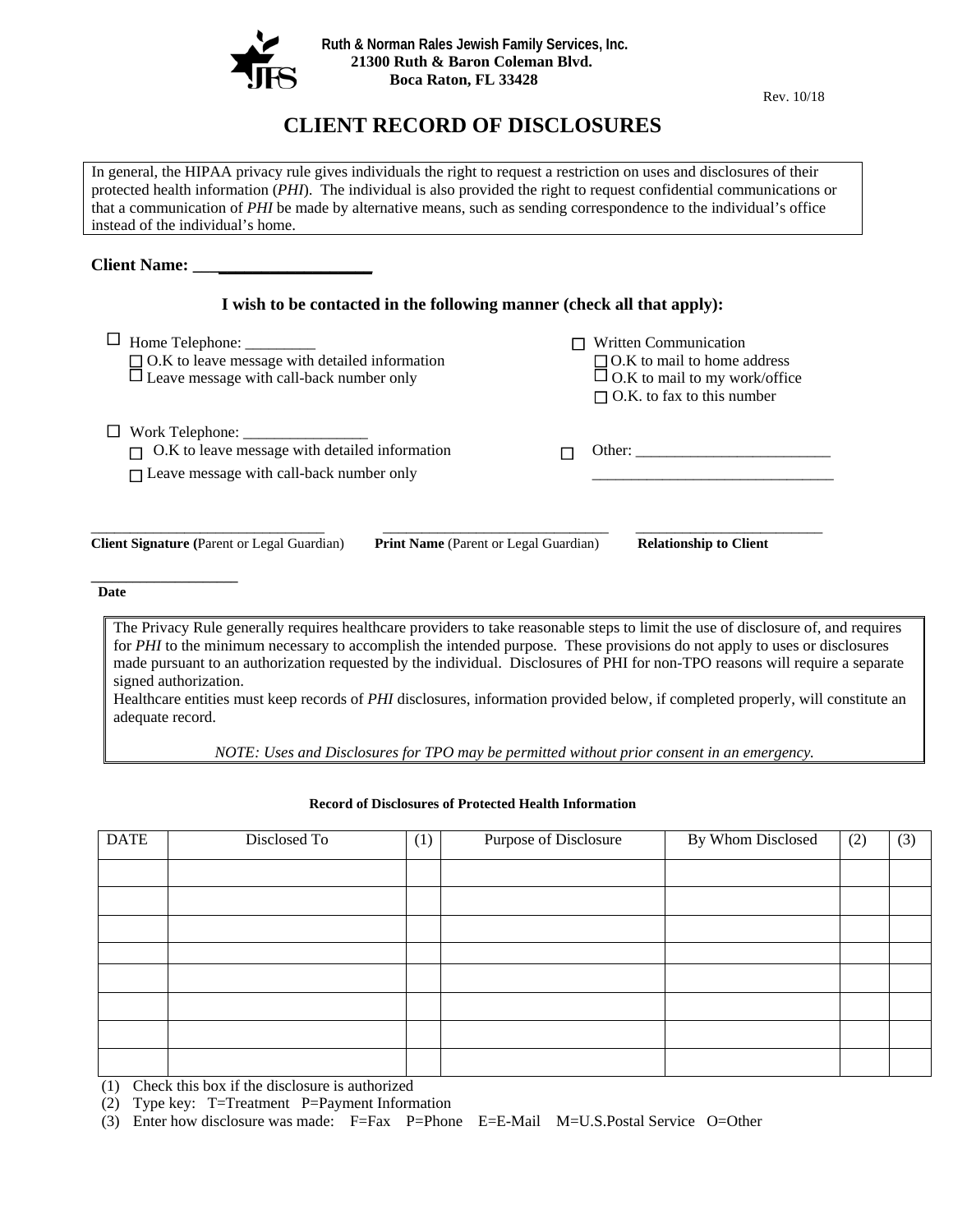

#### *AUTHORIZATION FOR RELEASE OF INFORMATION*

| <b>Client's Name:</b> | <b>Phone:</b>             |
|-----------------------|---------------------------|
| <b>Address:</b>       | Citv:<br>State: FL Zip:   |
| Date of Birth:        | <b>Social Security #:</b> |

#### *SECTION A: MUST BE COMPLETED FOR ALL AUTHORIZATIONS*

**I hereby authorize the use or disclosure of my individually identifiable health information as described below**. I understand that this authorization is voluntary. I understand that if the organization authorized to receive the information is not a health plan or health care provider, the released information may no longer be protected by federal privacy regulations.

#### **Persons/organizations providing the information: Persons/organizations receiving the information:**

| Ruth & Norman Rales Jewish Family Services | the contract of the contract of the contract of the contract of the contract of the contract of the contract of |
|--------------------------------------------|-----------------------------------------------------------------------------------------------------------------|
| 21300 Ruth & Baron Coleman Blvd            |                                                                                                                 |

Boca Raton, FL 33428

**Specific description of information (including date(s)):** 

#### **SECTION B: MUST BE COMPLETED ONLY IF A HEALTH PLAN OR HEALTH CARE PROVIDER HAS REQUESTED THE AUTHORIZATION**

\_\_\_\_\_\_\_\_\_\_\_\_\_\_\_\_\_\_\_\_\_\_\_\_\_\_\_\_\_\_\_\_\_\_\_\_\_\_\_\_\_\_\_\_\_\_\_\_\_\_\_\_\_\_\_\_\_\_\_\_\_\_\_\_\_\_\_\_\_\_\_\_\_\_\_\_\_\_\_\_\_\_\_\_\_\_\_\_\_\_\_\_\_\_\_\_\_\_\_\_\_ \_\_\_\_\_\_\_\_\_\_\_\_\_\_\_\_\_\_\_\_\_\_\_\_\_\_\_\_\_\_\_\_\_\_\_\_\_\_\_\_\_\_\_\_\_\_\_\_\_\_\_\_\_\_\_\_\_\_\_\_\_\_\_\_\_\_\_\_\_\_\_\_\_\_\_\_\_\_\_\_\_\_\_\_\_\_\_\_\_\_\_\_\_\_\_\_\_\_\_\_\_ \_\_\_\_\_\_\_\_\_\_\_\_\_\_\_\_\_\_\_\_\_\_\_\_\_\_\_\_\_\_\_\_\_\_\_\_\_\_\_\_\_\_\_\_\_\_\_\_\_\_\_\_\_\_\_\_\_\_\_\_\_\_\_\_\_\_\_\_\_\_\_\_\_\_\_\_\_\_\_\_\_\_\_\_\_\_\_\_\_\_\_\_\_\_\_\_\_\_\_\_\_

*1. The health plan or health care provider must disclose/provide the following request (attach documentation when applicable):*

*\_\_\_\_\_\_\_\_\_\_\_\_\_\_\_\_\_\_\_\_\_\_\_\_\_\_\_\_\_\_\_\_\_\_\_\_\_\_\_\_\_\_\_\_\_\_\_\_\_\_\_\_\_\_\_\_\_\_\_\_\_\_\_\_\_\_\_\_\_\_\_\_\_\_\_\_\_\_\_\_\_\_\_\_\_\_\_\_\_\_\_\_\_\_ \_\_\_\_\_\_\_\_\_\_\_\_\_\_\_\_\_\_\_\_\_\_\_\_\_\_\_\_\_\_\_\_\_\_\_\_\_\_\_\_\_\_\_\_\_\_\_\_\_\_\_\_\_\_\_\_\_\_\_\_\_\_\_\_\_\_\_\_\_\_\_\_\_\_\_\_\_\_\_\_\_\_\_\_\_\_\_\_\_\_\_\_\_\_*

- *a. What is the purpose of the use or disclosure?*
- *2. The patient or the patient's representative must read and initial the following statements:*
	- *a. I understand that my health care and payment from the health plan will not be affected if I do not sign this form. Initials:*
	- *b. I understand that I may see and copy the information described on this form if I ask for it, and that I get a copy of this form after I sign it. Initials: \_\_\_\_\_\_\_\_\_\_\_*

#### *SECTION C: MUST BE COMPLETED FOR ALL AUTHORIZATIONS:*

*The client or the client's representative must read and initial the following statements:*

- *1. I understand that this authorization will expire on \_\_\_\_\_\_/\_\_\_\_\_\_/\_\_\_\_\_\_(DD/MM/YR) Initials: \_\_\_\_\_\_\_\_\_\_\_\_\_*
- *2. I understand that I may revoke this authorization at any time by notifying the providing organization in writing, but if I do it will not have any effect on any actions they took before they received the revocation. Initials.\_*

| Signature of Client or Client's representative           | <b>Relationship to Client</b> | Date        |
|----------------------------------------------------------|-------------------------------|-------------|
| <b>Printed name of Client or Client's representative</b> | <b>Relationship to Client</b> | <b>Date</b> |

*I understand that any disclosure is bound by Title 42 of the Code of Federal Regulations (chemical abuse/addiction clients), and Florida Statutes 294.459 (9b) and/or 90.503 (psychiatric/psychological information), and that disclosure of this information without my additional written authorization is prohibited. I also understand that I may revoke this consent at any time except to the extent that action has been taken in reliance upon it. This consent will automatically expire six (6) months after the date of this consent or on the following earlier date, event or condition.*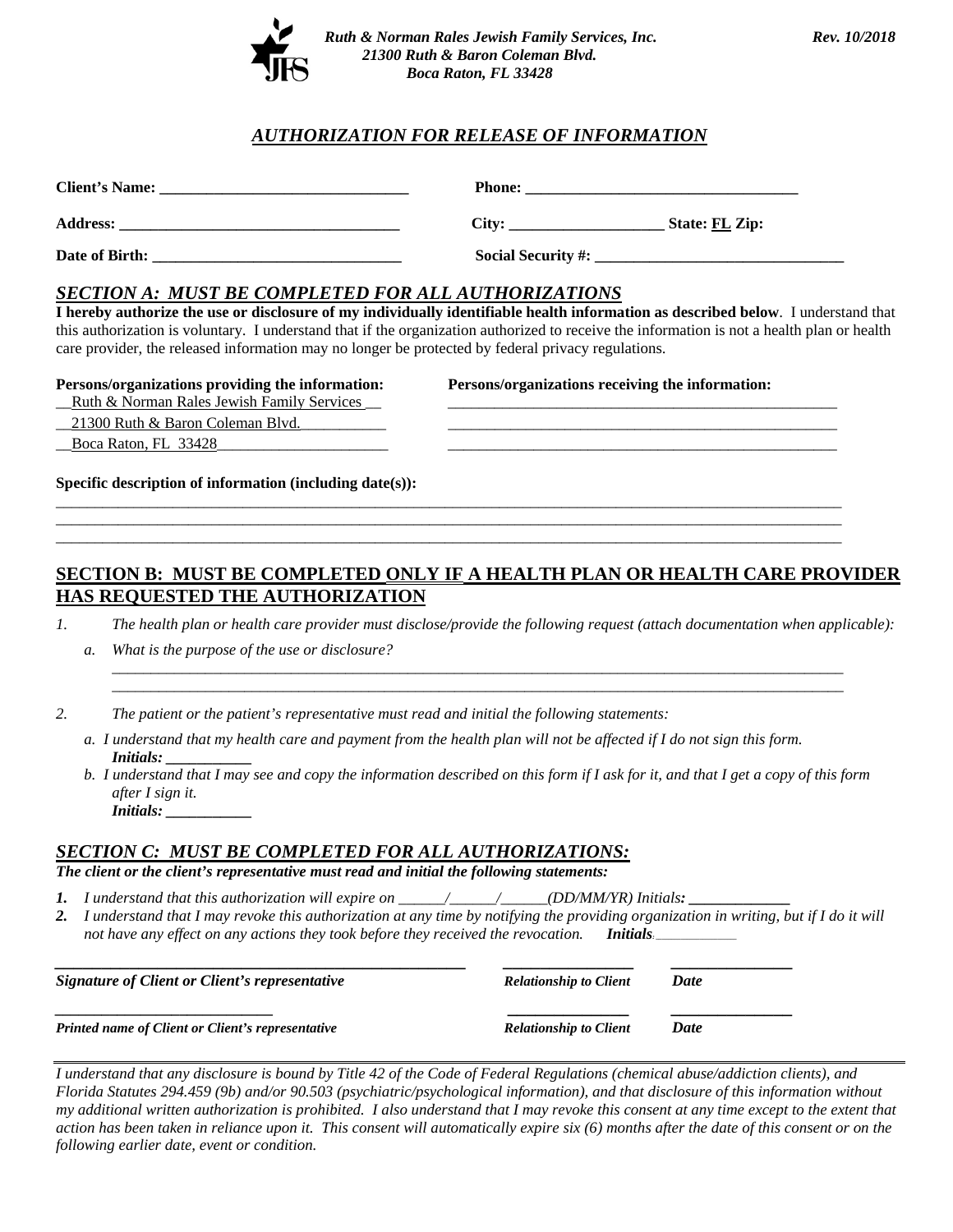

#### **ALL SERVICES** Revised: 10/2018

## **Statement of Client Rights and Consent to Service**

**I (we) authorize a professional representative of Ruth & Norman Rales Jewish Family Services, Inc. to provide services for myself and/or members of my family as deemed professionally necessary. Services may include any of the following: treatment planning, psychological evaluations including but not limited to psychological testing, diagnosis, care plans, psychiatric evaluations and medication management, assistance and service provisions. I (we) understand that agency professional staff may be consulted with regard to my case.** 

As a client of this agency you are both welcomed and entitled to:

- 1. Ask about our professional qualifications and the agency policies and procedures to protect your privacy and confidentiality to the fullest extent possible under Florida law.
- 2. Know that with a valid court order information contained in your case record may be subject to disclosure even without your consent in accordance with Florida law.
- 3. Be aware that Jewish Family Services is required by law to inform Department of Children and Families if there is any suspicion of physical, sexual, or emotional abuse and/or neglect of a child. We are also required by law to inform Adult Protective Services, Department of Elder Affairs, if there is any suspicion of physical abuse of a dependent adult.
- 4. Understand that if your mental health professional or case manager has a reasonable cause to believe that you are a danger to yourself or to the person or property of someone else, then disclosure must be made to an appropriate individual or agency that can prevent the threatened danger.
- 5. Receive competent, quality services without discrimination because of race, color, creed, age, religion, national origin, economic status, sex, disability, or method of payment.
- 6. Participation in the development, revision and termination of a service plan that utilizes methods to address your needs as quickly and effectively as possible, and be informed of all services to be provided, and when and how services will be provided.
- 7. Have sessions in an environment that is most suitable to you with a professional who is prompt, attentive and willing to listen.
- 8. Refuse any portion of the service plan, or request a change in your assigned staff member without risking the loss of other agency services after being fully informed of and understanding the consequences of such actions.
- 9. Have your complaints, problems and suggestions heard and given a response.
- 10. Know that it is possible that your case record may be reviewed by our accreditation and funding sources and Quality Improvement Committee for the purpose of evaluating our services to you.
- 11. Know that the written case record is kept for seven years. The information is then destroyed by shredding or burning.

Should you feel that your client's rights have not been respected, please discuss this first with the professional staff member assigned to you. If this does not satisfactorily resolve the problem, you are encouraged to contact the Director, Programs and Services. If you are still not satisfied, contact the Executive Director and a scheduled interview will take place within ten (10) working days.

**PLEASE NOTE:** When a minor under the age of 18 years comes to JFS for treatment, the agency requires a parent or guardian to sign a "Statement of Client Rights and Consent to Service" form which allows JFS to treat the minor. Unless legal documentation stating otherwise is submitted, JFS shall assume that, the parent or guardian signing the "Consent to Service" form has the legal authority to make parental decisions on behalf of the minor. JFS shall be released from any and all liability and shall be held harmless from any and all claims related to a parent or guardian signing a "Consent to Service" form.

#### **I (we) have read and do understand the information regarding my (our) rights as a client(s) of Ruth & Norman Rales Jewish Family Services, Inc.**

|                                                           | Date: |  |
|-----------------------------------------------------------|-------|--|
| Client Signature                                          |       |  |
|                                                           | Date: |  |
| Signature of Parent, Legal Guardian, or Power of Attorney |       |  |

\_\_\_\_\_\_\_\_\_\_\_\_\_\_\_\_\_\_\_\_\_\_\_\_\_\_\_\_\_\_\_\_\_\_\_\_\_\_\_\_\_\_\_\_\_\_\_\_\_\_\_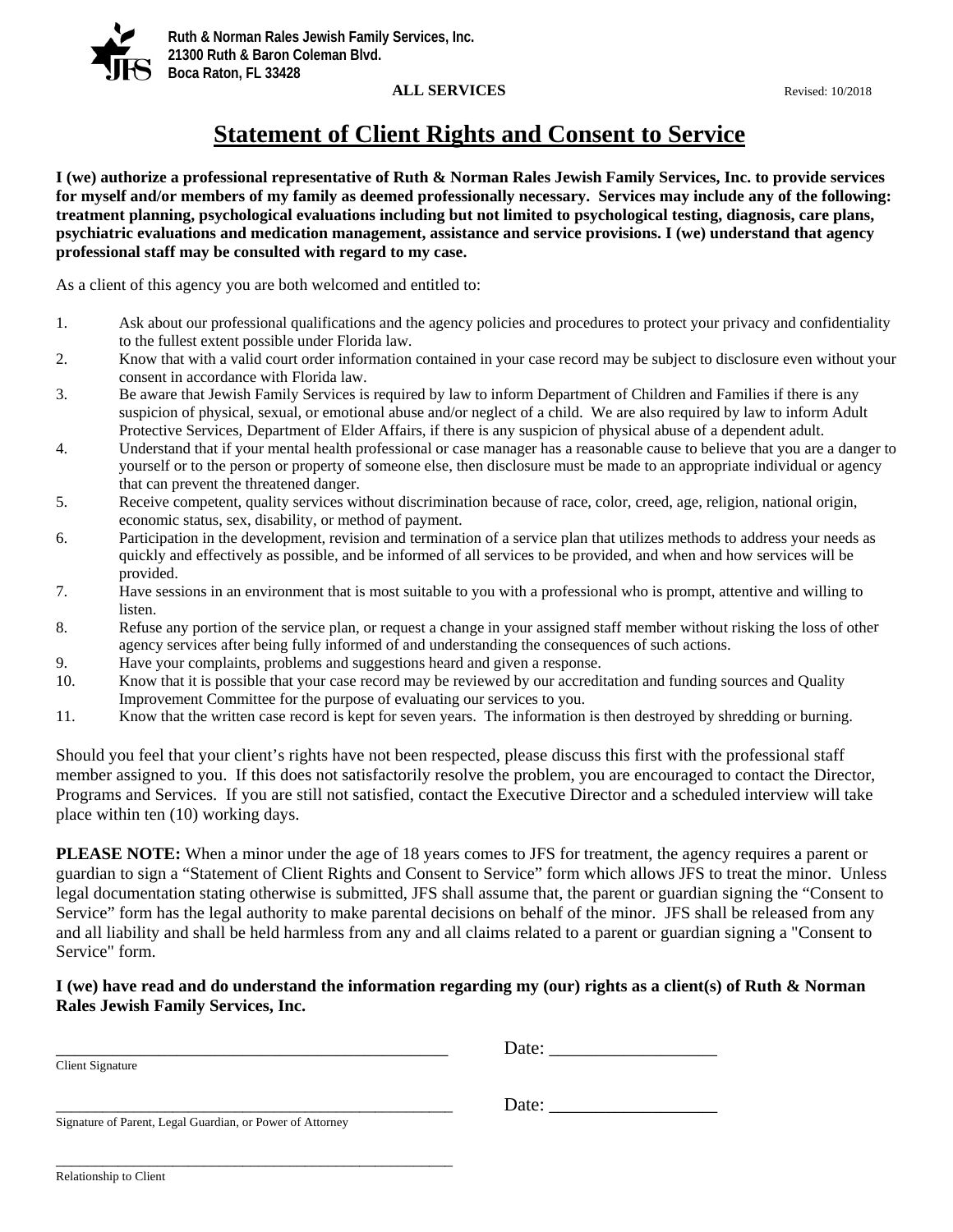

## **Written Statement of Purpose(s) for Collection of Social Security Numbers**

Pursuant to Ch. 119 of Florida Statute, Ruth & Norman Rales Jewish Family Services, Inc. is required to inform clients in writing the purposes for which it collects Social Security numbers. Ruth & Norman Rales Jewish Family Services, Inc. collects the Social Security numbers of applicants or recipients of its programs and services for the following purpose(s):

- To determine eligibility and to assist individuals with applications for publicly-funded programs and services.
- If applicable, to share information with the Florida Department of Elder Affairs, Florida Department of Children and Families and/or the Florida Department of Health for purposes of Medicaid funding.
- For identification of clients.

Ruth & Norman Rales Jewish Family Services, Inc. strictly adheres to Federal and State guidelines in keeping information confidential and shares information for stated purpose(s) above when applicable to client services. Responsible steps are taken to protect consumer personal information.

### **I acknowledge that I have read the above.**

\_\_\_\_\_\_\_\_\_\_\_\_\_\_\_\_\_\_\_\_\_\_\_\_\_\_\_\_ \_\_\_\_\_\_\_\_\_\_\_\_\_\_\_\_\_\_\_\_\_

Signature of Client/Consumer Date

Printed Name of Client/Consumer

\_ \_\_\_\_\_\_\_\_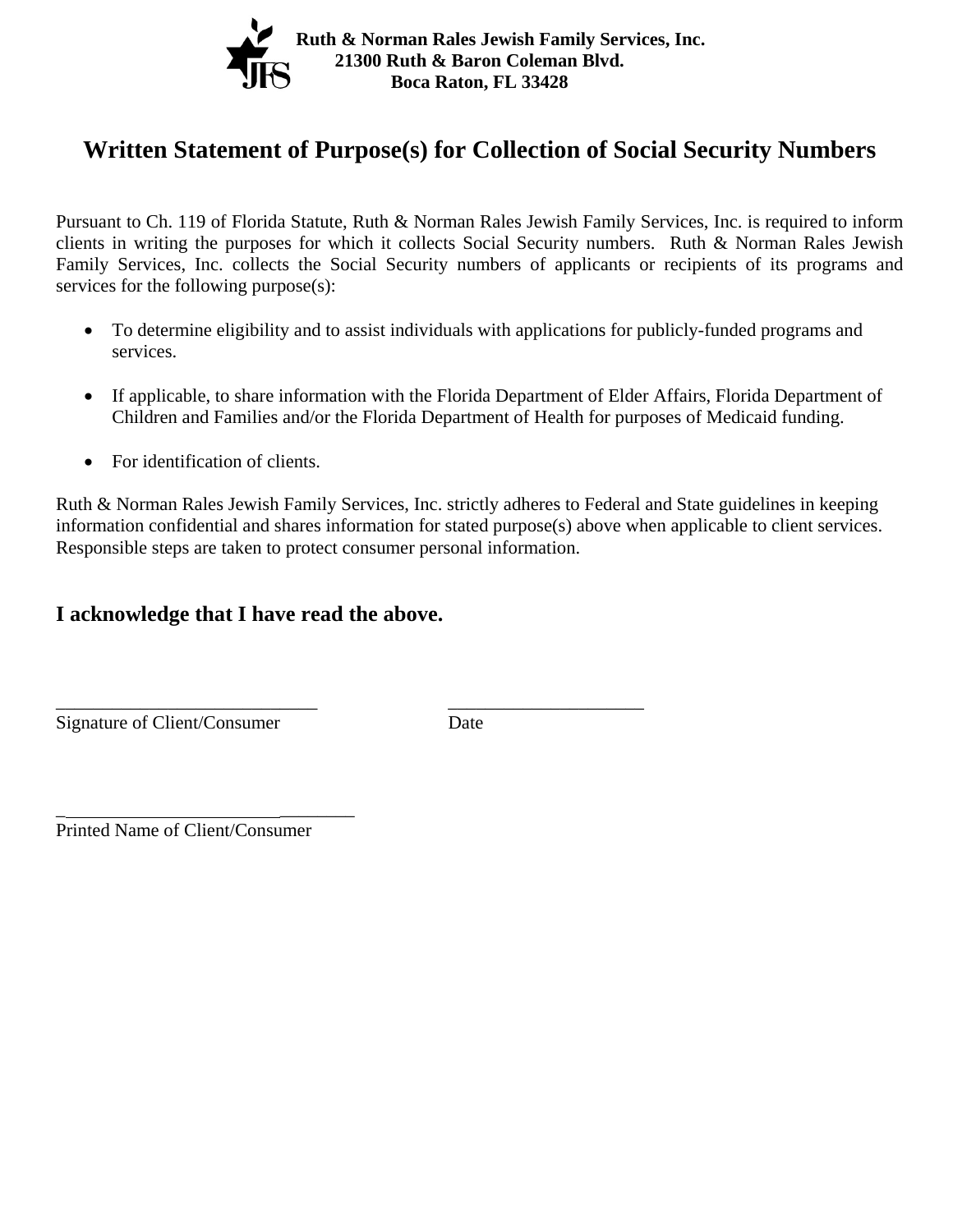## **RUTH & NORMAN RALES JEWISH FAMILY SERVICES POLICY ON INSURANCE DEDUCTIBLES**

#### **DEDUCTIBLE**

A deductible amount is the pre-defined amount paid each year by a health plan enrollee before plan coverage begins. When an enrollee or covered dependent sees a provider In-Network or Out-of-Network a deductible most often, does apply. Certain plans may also have co-payments/ and or co-insurance. Client is responsible for deductibles prior to the insurance making any payments for the year. Clients are responsible to understand their insurance policy coverage.

Questions should be addressed to the enrollee's plan coordinator or insurance company.

Different employer contracts will have different client deductibles depending on many variables with the insurance company. You should always be involved and educated to your specific insurance plan and deductible amounts. It is advisable for you to call your insurance carrier and review this information. If you have not spoken with your insurance prior to having been seen at the agency, you should still call and verify as soon as possible to understand your insurance pay structure and deductible.

Ruth & Norman Rales Jewish Family Services sends claims to a client's insurance as a courtesy when nonparticipating. Claims are always submitted to participating insurance plans.

Clients are responsible to Ruth & Norman Rales Jewish Family Services for the amount of money the insurance applies toward the yearly deductible.

Clients may also be responsible for payment of any co-insurance amounts with participating plans and/or sliding fee co-payments that have been pre-determined by either a Fee Consultant or Therapist/ Doctor with either participating or non-participating plans.

You are responsible for your services to be paid.

You as a client of Ruth & Norman Rales Jewish Family Services are to sign a service payment agreement with the agency and are to sign #3 on the agreement explaining further about deductibles.

Ruth & Norman Rales Jewish Family Services does collect from the client and / or responsible family member deductibles.

Ruth & Norman Rales Jewish Family Services is advising all clients and / or responsible family member to be educated regarding their specific insurance plan. Clients will be billed for deductibles when applicable.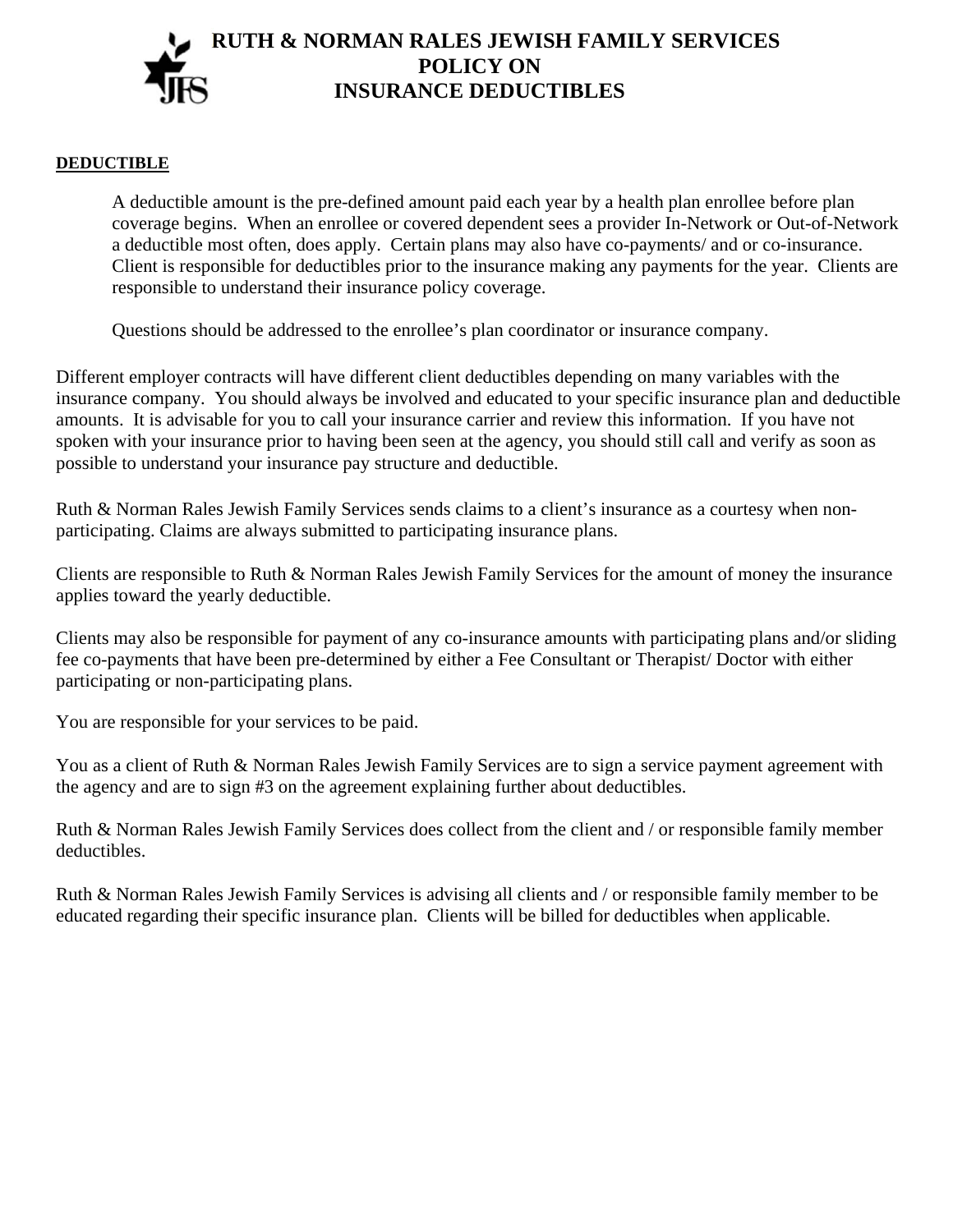

 **Ruth & Norman Rales Jewish Family Services, Inc. 21300 Ruth & Baron Coleman Blvd. Boca Raton, FL 33428** Rev. 10/2018

#### **EMERGENCY AUTHORIZATION/INFORMATION**

| (Last)                    | (Middle)                                                                                                                                                                                                                       | (First)             |                        |
|---------------------------|--------------------------------------------------------------------------------------------------------------------------------------------------------------------------------------------------------------------------------|---------------------|------------------------|
|                           |                                                                                                                                                                                                                                |                     |                        |
|                           | Gender: _____________ Date of Birth ___________                                                                                                                                                                                |                     |                        |
|                           |                                                                                                                                                                                                                                |                     |                        |
|                           |                                                                                                                                                                                                                                |                     |                        |
|                           |                                                                                                                                                                                                                                |                     |                        |
|                           | Hospital of Choice: Phone: Phone: Phone: Phone: Phone: Phone: Phone: Phone: Phone: Phone: Phone: Phone: Phone: Phone: Phone: Phone: Phone: Phone: Phone: Phone: Phone: Phone: Phone: Phone: Phone: Phone: Phone: Phone: Phone: |                     |                        |
|                           |                                                                                                                                                                                                                                |                     |                        |
|                           |                                                                                                                                                                                                                                |                     |                        |
| <b>CANNOT BE REACHED:</b> |                                                                                                                                                                                                                                |                     |                        |
|                           |                                                                                                                                                                                                                                |                     |                        |
|                           |                                                                                                                                                                                                                                |                     |                        |
|                           |                                                                                                                                                                                                                                |                     |                        |
|                           |                                                                                                                                                                                                                                |                     |                        |
|                           |                                                                                                                                                                                                                                |                     |                        |
|                           | Business Phone: (100) 2000 Business Phone: (2000) 2000 Business Phone: (2000) 2000 Business Phone: (2000) 2000                                                                                                                 |                     |                        |
|                           | Cell Phone: (Call Phone: Cell Phone: Cell Phone: Cell Phone: Cell Phone: Cell Phone: Cell Phone: Cell Phone: C                                                                                                                 |                     |                        |
|                           |                                                                                                                                                                                                                                |                     |                        |
|                           | Please list names of persons who are authorized to pick up your child:                                                                                                                                                         |                     |                        |
|                           |                                                                                                                                                                                                                                |                     | Phone: ( )             |
|                           |                                                                                                                                                                                                                                | Relation: Relation: | Phone: ( )             |
|                           |                                                                                                                                                                                                                                | Relation: Relation: | $\text{Phone:}(\_\_\)$ |
|                           | Name: Phone: Phone: Phone: Phone: Phone: Phone: Phone: Phone: Phone: Phone: Phone: Phone: Phone: Phone: Phone: Phone: Phone: Phone: Phone: Phone: Phone: Phone: Phone: Phone: Phone: Phone: Phone: Phone: Phone: Phone: Phone: |                     |                        |

**IMPORTANT:** PLEASE NOTIFY RUTH & NORMAN RALES JEWISH FAMILY SERVICES IMMEDIATELY IF THERE ARE ANY CHANGES MADE REGARDING THE ABOVE INFORMATION. THANK YOU.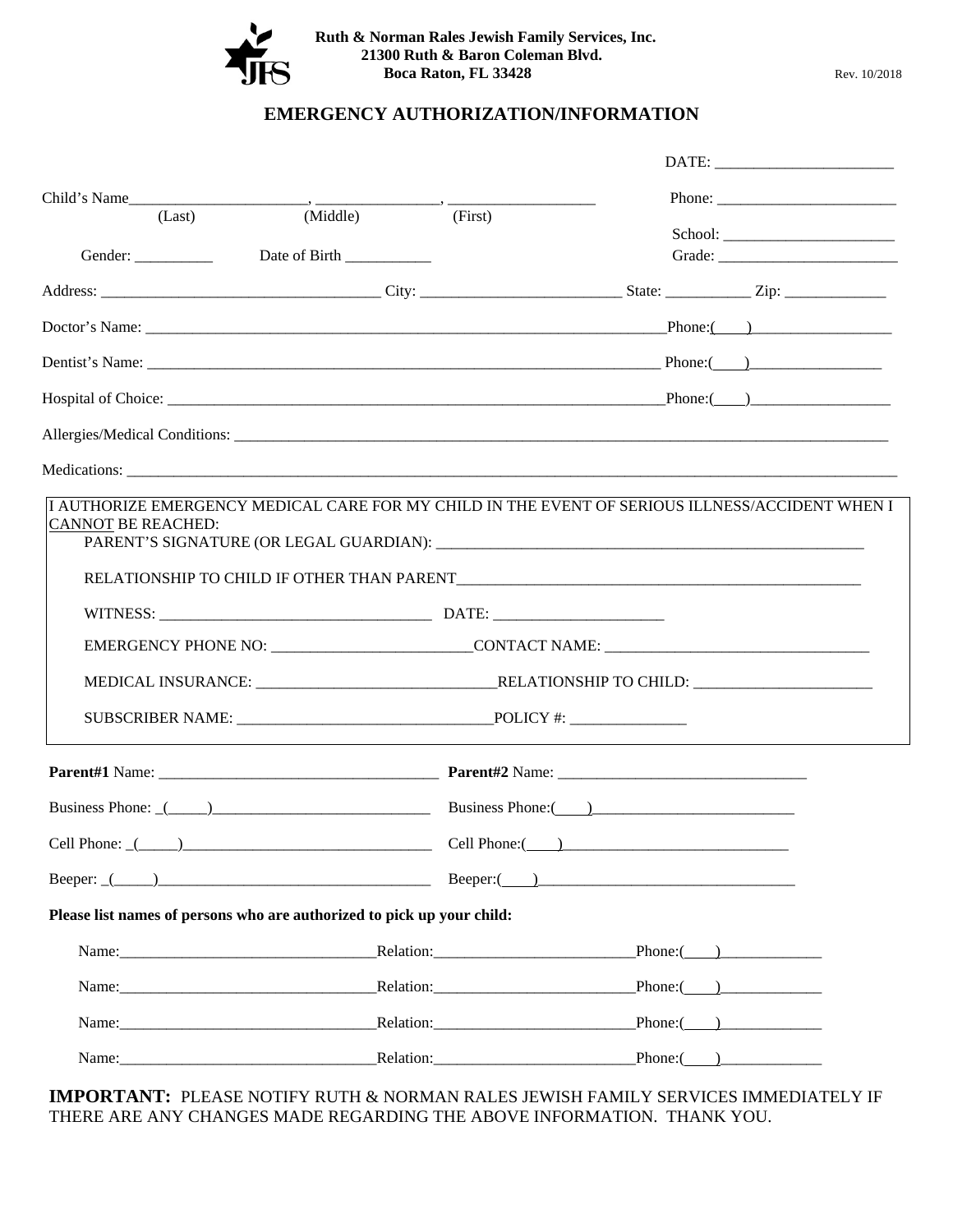

 **Ruth & Norman Rales Jewish Family Services, Inc. 21300 Ruth & Baron Coleman Blvd. Boca Raton, FL 33428** *Rev 10/2018* 

## *Service Payment Agreement*

| <b>CLIENT NAME:</b> |                    | DATE:                       |  |
|---------------------|--------------------|-----------------------------|--|
| ADDRESS:            |                    | DOB:                        |  |
|                     |                    | <b>PHONE:</b>               |  |
|                     | <b>Testing Fee</b> | <b>On-going Session Fee</b> |  |

In signing this document, I agree to pay for services provided to me and/or my family by the staff of Ruth & Norman Rales Jewish Family Services, Inc. and to abide by the following conditions:

- 1. If I have Medicare, I agree to allow Medicare to be billed for the full fee allowable by law for covered services. I agree to pay Ruth & Norman Rales Jewish Family Services, Inc. directly for the coinsurance or pre-determined sliding fee and any deductible amount. If I have an approved Madigan coverage as a supplement to Medicare, I may be balanced billed after insurance payments for any deductible amounts or denials.
- 2. I agree to assign benefits for covered services at the full fee rate to Ruth & Norman Rales Jewish Family Services, Inc. I am responsible for the out of pocket deductible amount, any co-insurance and/or sliding fee and the insurance payment for total cost of service for a therapy session**. Should the insurer send payment intended for Ruth & Norman Rales Jewish Family Services, Inc. to the policy holder, the policy holder agrees to endorse and forward the payment for services to Ruth & Norman Rales Jewish Family Services, Inc.**
- 3. If I have not met my deductible for any insurance (including Medicare), I agree to pay Ruth & Norman Rales Jewish Family Services, Inc. the full fee for services until deductible is met, unless other arrangements are contracted separately from the sliding fee.

**I have received "Policy on Insurance Deductible" form. Signature:** 

- 4. I understand that once my insurance coverage is exhausted, my sliding scale session fee will go into effect until my insurance coverage is resumed.
- 5. I agree to pay for services rendered at the time of my appointment. I will pay any past due amounts the day of my appointment.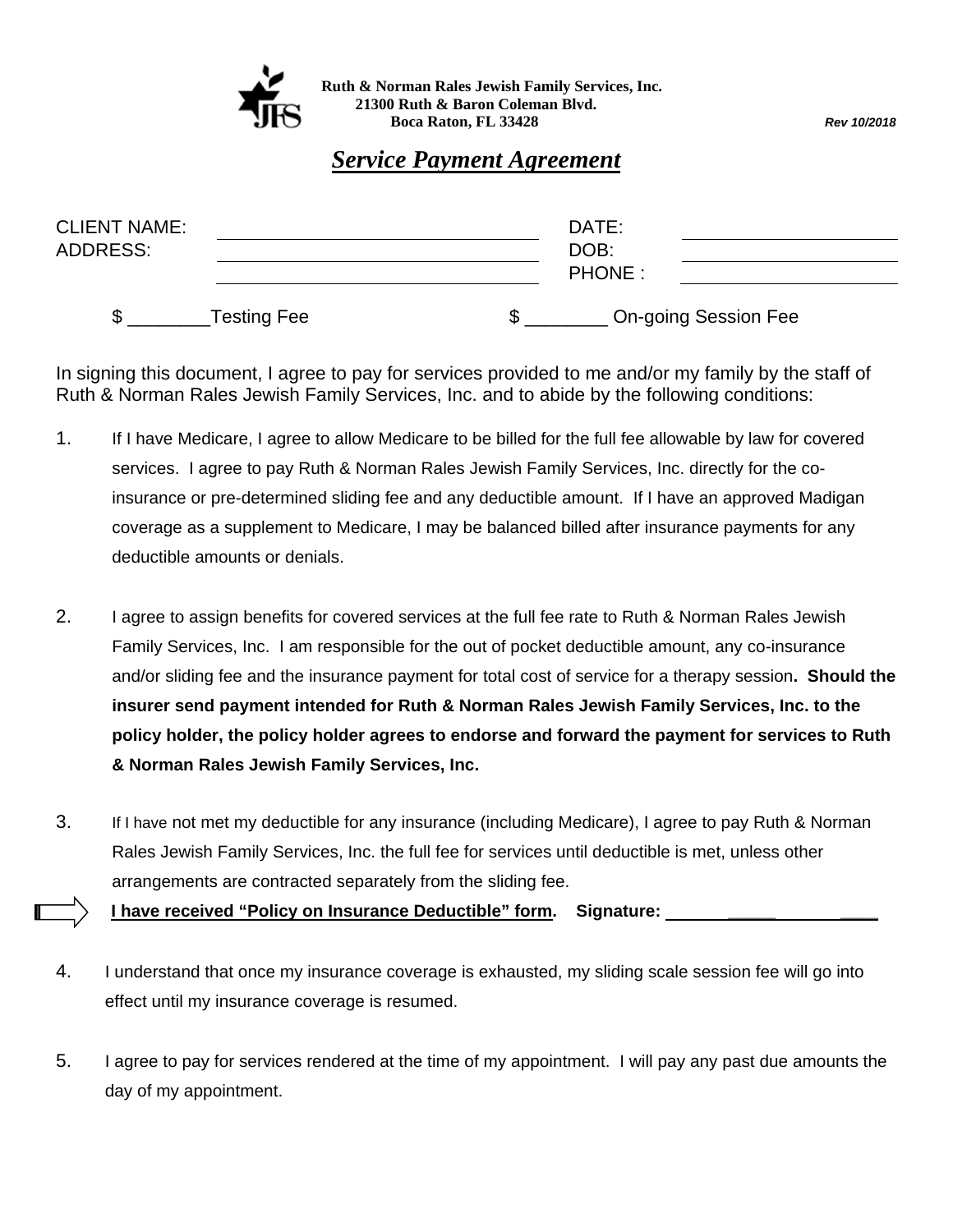- 6. If I do not have insurance at the time of signing this agreement, but acquire insurance at any time while being a client at Ruth & Norman Rales Jewish Family Services, Inc. I will immediately forward insurance information, and all conditions of this contract become effective.
- 7. At any time during the course of having services provided by Ruth & Norman Rales Jewish Family Services, Inc. should my financial status change, my sliding fee will be reviewed and may change according to new information.
- 8. I understand that upon continued failure to pay an outstanding balance, Ruth & Norman Rales Jewish Family Services, Inc. may take actions that can result in the collection of these funds. I will bear the full costs of any legal fees and expenses incurred in that collection. I agree that the venue for any such legal action shall be in Palm Beach County, Florida, and that Florida law shall govern.
- 9. I accept the right of Ruth & Norman Rales Jewish Family Services, Inc. to change its listed fees upon thirty (30) days written advanced notice to me. I further understand that this Agreement does not obligate Jewish Family Services to provide services if I have not fulfilled my obligations as a consumer or if, in the judgment of the agency, the needed services cannot be furnished by existing personnel to an acceptable level of quality, satisfaction and effectiveness.

|                             | I understand that I will be responsible to pay for appointments that are not cancelled with at least one |
|-----------------------------|----------------------------------------------------------------------------------------------------------|
| work day notice. Signature: |                                                                                                          |

- 11. I understand that it is my responsibility to have obtained pre-certification or authorization prior to my first appointment if necessary by my insurance plan. Failure to obtain information will result in full payment being due for session(s). **Signature:**
- 12. I understand that the fee for counseling is based on:
	- \$125.00 per 45 minute session
	- \$150.00 per 53 minute or longer session **Signature:**

**I HAVE CAREFULLY READ THE ABOVE PROVISIONS AND UNDERSTAND THEM. I HAVE HAD THE OPPORTUNITY TO ASK QUESTIONS WHICH WERE SATISFACTORILY ANSWERED. I UNDERSTAND THAT SIGNING THIS AGREEMENT MAKES ME LEGALLY OBLIGATED TO PAY RUTH & NORMAN RALES JEWISH FAMILY SERVICES, INC. FOR SERVICES RENDERED TO ME AND REQUESTED BY ME ON MY BEHALF.** 

| CULLENT SIGNATURE:        | DATE        |
|---------------------------|-------------|
| PARENT/GUARDIAN:          | DATE        |
| <b>WITNESS SIGNATURE:</b> | <b>DATE</b> |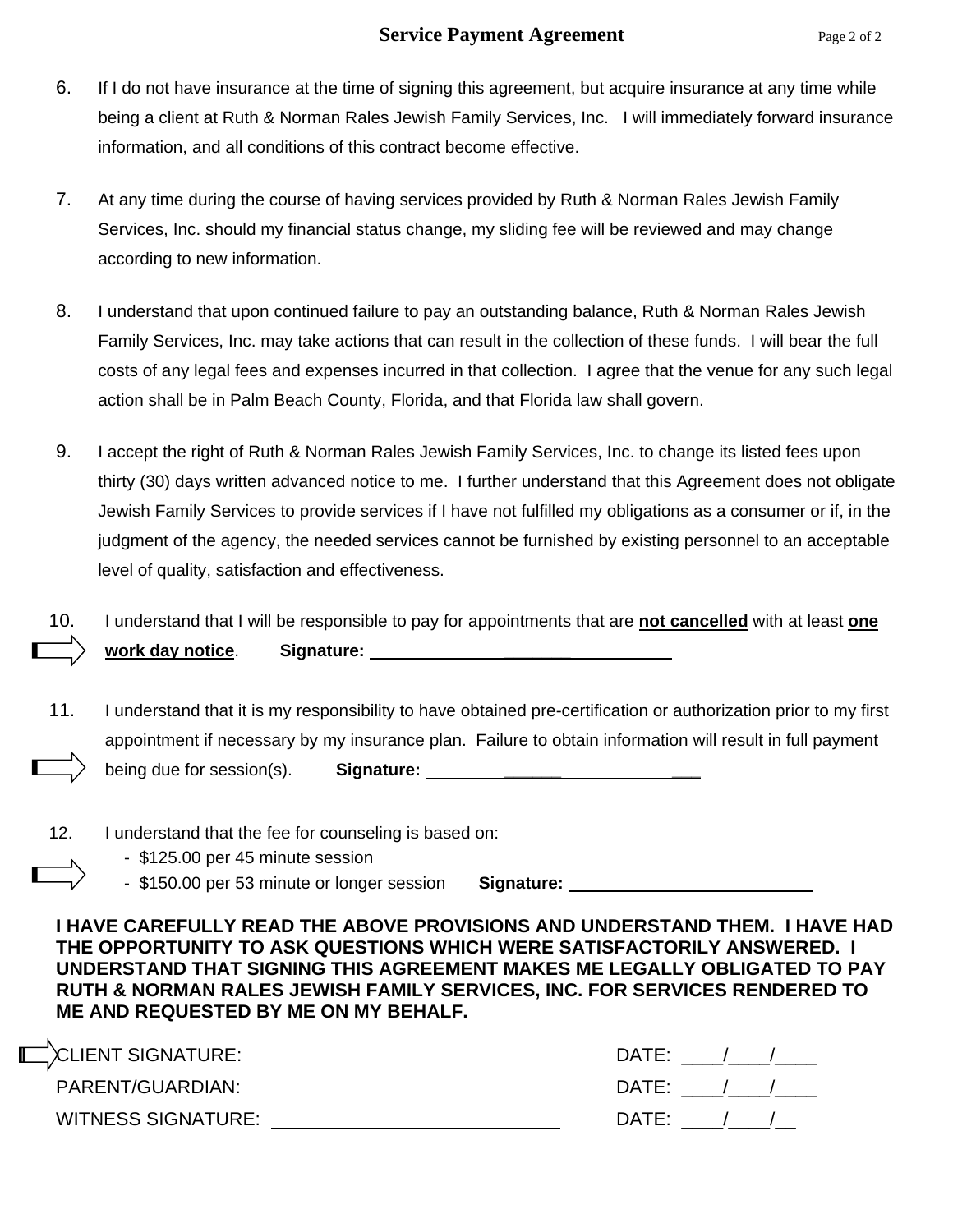

**CLIENT INFORMATION:** 

## **REGISTRATION FORM**

□ Counseling Service<br>□ Case Management CL \_\_ HO \_\_ VO \_\_  $\Box$  Financial Assistance

□ Volunteer Recipient Service

□ Food Pantry

|  | $\Box$ Transportation |
|--|-----------------------|
|  |                       |

| <b>LAST NAME</b>                       | <b>FIRST NAME</b>                                | MI                | DATE OF BIRTH                     |             | SOCIAL SECURITY #                                                 |              |     |     |
|----------------------------------------|--------------------------------------------------|-------------------|-----------------------------------|-------------|-------------------------------------------------------------------|--------------|-----|-----|
| STREET ADDRESS/P.O. BOX                |                                                  |                   |                                   | <b>CITY</b> |                                                                   | <b>STATE</b> | ZIP |     |
| <b>HOME PHONE</b><br><b>WORK PHONE</b> |                                                  | <b>CELL PHONE</b> |                                   |             |                                                                   |              |     |     |
| <b>SEX</b>                             | <b>MARITAL STATUS</b>                            |                   | <b>RELIGION</b>                   |             |                                                                   |              |     |     |
| $\Box M$<br>$\Box F$                   | $\Box M$ $\Box W$                                |                   | $\Box$ $S$ $\Box$ $D$             |             |                                                                   |              |     |     |
| <b>EMAIL ADDRESS</b><br>$T$ YES $T$ NO |                                                  |                   | RELATIONSHIP TO RESPONSIBLE PARTY |             |                                                                   |              |     |     |
|                                        | Would you like to receive<br>agency information? |                   |                                   |             | $\Box$ SELF $\Box$ SPOUSE $\Box$ PARENT $\Box$ CHILD $\Box$ OTHER |              |     |     |
| <b>EMPLOYER</b>                        | <b>EMPLOYER STREET ADDRESS</b>                   |                   |                                   |             | <b>CITY</b>                                                       |              |     | ZIP |
| <b>PRIMARY PHYSICIAN</b>               |                                                  |                   | NAME OF CUSTODIAL PARENT          |             |                                                                   |              |     |     |

#### **RESPONSIBLE PARTY:** (If different from above)

| <b>LAST NAME</b>               | <b>FIRST NAME</b>              | MI | DATE OF BIRTH |                   | SOCIAL SECURITY # |              |  |                   |
|--------------------------------|--------------------------------|----|---------------|-------------------|-------------------|--------------|--|-------------------|
| <b>STREET ADDRESS/P.O. BOX</b> |                                |    |               | <b>CITY</b>       |                   | <b>STATE</b> |  | ZIP               |
| <b>EMAIL ADDRESS</b>           | <b>HOME PHONE</b>              |    |               | <b>WORK PHONE</b> |                   |              |  | <b>CELL PHONE</b> |
| <b>EMPLOYER</b>                | <b>EMPLOYER STREET ADDRESS</b> |    |               |                   | <b>CITY</b>       |              |  | ZIP               |

#### **EMERGENCY CONTACT:** (Person not living with you)

| <b>NAME</b> | PHONE | RELATIONSHIP        |
|-------------|-------|---------------------|
| NAME        | PHONE | <b>RELATIONSHIP</b> |

#### INSURANCE/POLICY HOLDER INFORMATION: (Please present insurance cards to receptionist)

| <b>PRIMARY INSURANCE</b>                               |  | <b>EFFECTIVE DATE</b>   | POLICY HOLDER NAME                                                | <b>SEX</b>      | <b>EMPLOYER</b> |
|--------------------------------------------------------|--|-------------------------|-------------------------------------------------------------------|-----------------|-----------------|
|                                                        |  |                         |                                                                   | $\Box M \Box F$ |                 |
| <b>POLICY HOLDER BIRTHDATE</b><br><b>POLICY NUMBER</b> |  | RELATIONSHIP TO PATIENT |                                                                   | WORK PHONE      |                 |
|                                                        |  |                         | $\Box$ SELF $\Box$ SPOUSE $\Box$ PARENT $\Box$ CHILD $\Box$ OTHER |                 |                 |

#### **SECONDARY INSURANCE:**

| <b>I SECONDARY INSURANCE</b>                    |  | EFFECTIVE DATE          | POLICY HOLDER NAME                                                | <b>SEX</b>      | <b>EMPLOYER</b> |
|-------------------------------------------------|--|-------------------------|-------------------------------------------------------------------|-----------------|-----------------|
|                                                 |  |                         |                                                                   | $\Box M \Box F$ |                 |
| POLICY HOLDER BIRTHDATE<br><b>POLICY NUMBER</b> |  | RELATIONSHIP TO PATIENT |                                                                   | WORK PHONE      |                 |
|                                                 |  |                         | $\Box$ SELF $\Box$ SPOUSE $\Box$ PARENT $\Box$ CHILD $\Box$ OTHER |                 |                 |

#### HOW DID YOU HEAR ABOUT OUR OFFICE?

| $ 1. \Box$ Family 2. $\Box$ Friend 3. $\Box$ Physician 4. $\Box$ Advertisement - Ad source: |                         |
|---------------------------------------------------------------------------------------------|-------------------------|
| $5.$ Website:                                                                               | 6. $\Box$ Other: $\_\_$ |

## PLEASE COMPLETE THE REVERSE SIDE